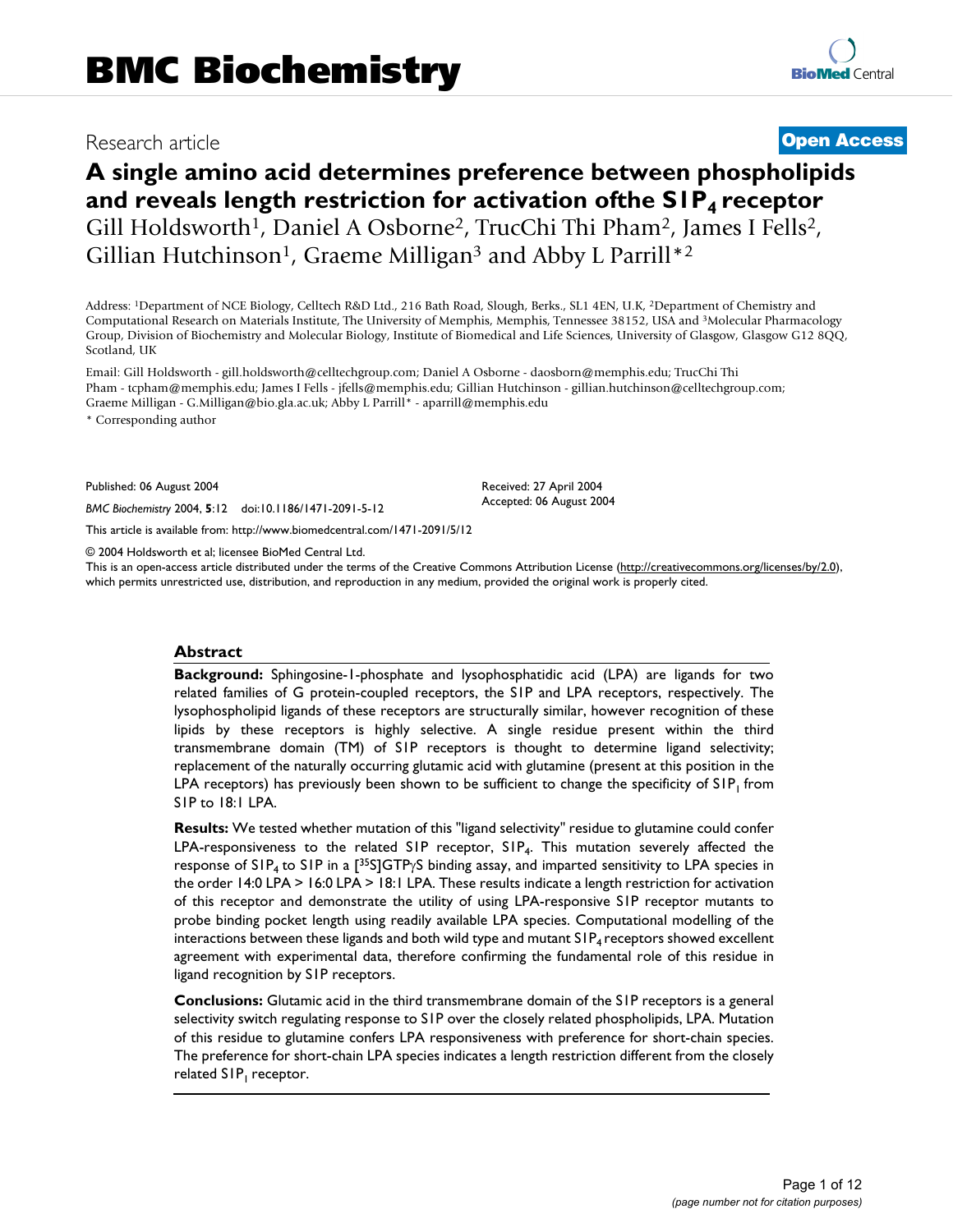# **Background**

Sphingosine-1-phosphate (S1P) and lysophosphatidic acid (LPA) are phospholipid growth factors which are present in normal serum and plasma. These lipids elicit diverse responses from a wide range of cell types, including enhanced cell survival, cell proliferation, induction of cytoskeletal changes and chemotaxis (reviewed in [1-4]. Some of these responses reflect activation of G proteincoupled receptors of the endothelial differentiation gene (Edg) family. The Edg receptor family is classified into two clusters based on ligand selectivity:  $S1P_{1/2/3/4/5}$  (formerly Edg1/5/3/6/8) specifically respond to S1P whilst  $LPA<sub>1/2/3</sub>$ (formerly Edg2/4/7) respond to LPA [5]. Members of the S1P receptor family display higher sequence similarity to each other (approximately 40% identity) than to members of the LPA receptor family (approximately 30% identity). These homologies, coupled with observed differences in the structure of S1P and LPA receptor genes, suggest that these receptor families evolved from distinct ancestral genes. The S1P receptors contain a conserved glutamic acid residue present within the third TM that corresponds to glutamine in the LPA receptors. Interaction between distinct functional groups present on S1P and LPA with this residue was shown for the  $S1P_1$  and LPA<sub>1</sub> receptors using computational modelling techniques [6,7] and was demonstrated as the basis for the ligand preference displayed by the receptors. Experimental characterisation confirmed that replacement of glutamic acid with glutamine in  $S1P_1$  changed ligand specificity from S1P to LPA, and the reciprocal mutation in  $LPA<sub>1</sub>$  resulted in recognition of both LPA and S1P [7].

In the present study, the role of this residue in determining ligand selectivity for the  $S1P<sub>4</sub>$  receptor was examined. Phylogenetic analysis of the Edg family of receptors indicates that  $S1P_4$  is more closely related to other S1P receptors than receptors which respond to LPA. However,  $S1P_4$ lies on the edge of the S1P family cluster and has been shown to bind S1P with lower affinity than other S1P receptors and hence it has been suggested that S1P is not the true endogenous agonist of this receptor [8]. We therefore decided to investigate whether replacement of this residue (E3.29(122)) with glutamine conferred LPA-responsiveness to the  $S1P_4$  receptor and hence determine the role of this residue in this lower-affinity S1P receptor. To achieve this, we expressed wild type and E3.29(122)Q mutant S1P<sub>4</sub> receptors in CHO-K1 cells and studied responses to lysophospholipids using a [35S]GTPγS binding assay. Since CHO-K1 cells respond to LPA, we utilised fusion proteins constructed between the  $S1P<sub>4</sub>$  receptor and a pertussis toxin-insensitive  $Ga_{i1}(C^{351})$  G protein. Expression of these proteins in CHO-K1 cells followed by treatment with pertussis toxin prior to harvest allowed elimination of any signal due to stimulation of endogenous LPA receptors. Within this study, we also examined

how the length of the LPA acyl chain affected potency at the mutant  $S1P_4$  receptor, using a panel of naturally occurring LPA analogues. Computational models of complexes between the wild type or mutant  $S1P_4$  receptor and  $S1P_4$ and LPA species were used to provide a molecular interpretation of the experimental findings.

### **Results**

Human HA-S1 $P_4$  was mutated at position 122 to replace the naturally occurring glutamic acid with glutamine. The mutant and wild type receptors were stably expressed in CHO-K1 cells as in-frame GPCR-G protein fusions with pertussis toxin-insensitive  $Ga_{i1}(C^{351}]$ . Western blotting was used to detect expression of these fusion proteins. Membranes from  $HA-S1P_4-G\alpha_{11}(C^{351}I)$ - or HA- $S1P_4(E^{3.29(122)}Q)$ -G $\alpha_{i1}$ (C<sup>351</sup>I)-transfected cells contained a polypeptide with an apparent molecular mass of approximately 110 kDa, which reacted with anti-HA and anti-SG1 antibodies (Figure [1](#page-2-0)A and [1B](#page-2-0)) and was consistent with expression of the GPCR-G protein fusion. Confirmation of comparable cell-surface expression of these proteins was obtained via FACS analysis using an anti-HA antibody directly conjugated with fluorescein (Figure [1](#page-2-0) Panel III).

The response of  $HA-S1P_4-G\alpha_{11}(C^{351}I)$  and HA- $S1P_4(E^{3.29(122)}Q)$ -G $\alpha_{i1}$ (C<sup>351</sup>I) to S1P was assessed using membranes from cells transfected to express these proteins and treated with pertussis toxin prior to harvest. S1P promoted dose-dependent increase in [35S]GTPγS binding to membranes containing HA-S1P<sub>4</sub>-G $\alpha_{i1}$ (C<sup>351</sup>I) with an EC<sub>50</sub> of 355 nM  $\pm$  155 nM (n = 3); in contrast, membranes from  $HA-S1P_4(E^{3.29(122)}Q)$ -G $\alpha_{i1}$ (C<sup>351</sup>I)-expressing cells demonstrated severely impaired response to S1P (Figure [2](#page-3-0)A). The EC<sub>50</sub> for S1P stimulation of the HA-S1P<sub>4</sub>-G $\alpha_{i1}$ fusion protein (355  $\pm$  155 nM) was not statistically significantly different from that obtained using the unfused HA-S1P<sub>4</sub> receptor (439  $\pm$  187 nM, Figure [2](#page-3-0)B) and compared favourably with published values for this receptor in HEK293T cells from two different research groups of 270 nM [9] and 790 nM [10].

Structure activity relationships were determined by the [<sup>35</sup>S]GTP $\gamma$ S assay for S1P<sub>4</sub> or its E<sup>3.29(122)</sup>Q mutant using S1P and LPA species with 14:0, 16:0 and 18:1 acyl chains at a single  $(10 \mu M)$  concentration. Of the lysophospholipids tested, only S1P induced a strong response over basal levels (approximately  $48\% \pm 5\%$ ) in membranes containing HA-S1P<sub>4</sub>-G $\alpha_{i1}$  (Figure 3A), whilst 18:1 LPA did not stimulate a statistically significant response; weak stimulation of [35S]GTPγS binding was observed with 14:0 and 16:0 LPA (approximately  $11\% \pm 3\%$  above basal in each case). In contrast, membranes containing HA- $S1P_4(E^{3.29(122)}Q)$ -G $\alpha_{i1}$ (C<sup>351</sup>I) showed at least weak response to each ligand (Figure 3A). The weakest agonist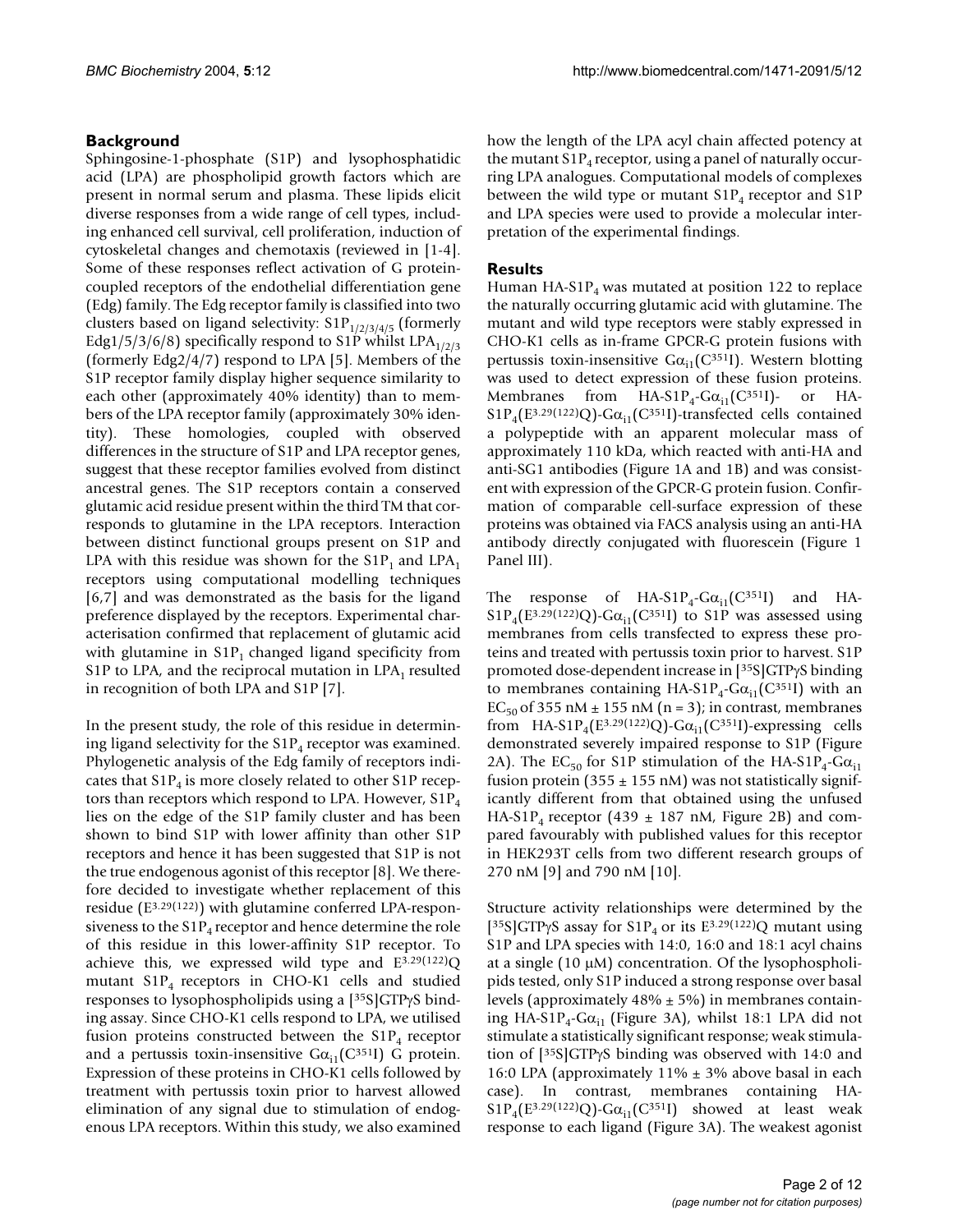<span id="page-2-0"></span>

**Eigure 1** and HA-S1P4-Gain and HA-S1P4-Gaine 1 in C351 cells and HA-S1P4(E122)-Gaine 1 in CHO-K1 cells and HA-S1P4 **Expression of HA-S1P<sub>4</sub>-Gα<sub>i1</sub> and HA-S1P<sub>4</sub>(E<sup>122</sup>Q)-Gα<sub>i1</sub>(C<sup>351</sup>I) in CHO-K1 cells. Membranes from untransfected** CHO-K1 cells (lane 2) and CHO-K1 cells stably expressing  $HA-SIP_4-G\alpha_{11}(C^{3511})$  (A) or HA-S1P<sub>4</sub>(E<sup>122</sup>Q)-G $\alpha_{11}(C^{3511})$  (B) were analysed by Western blotting using anti-HA (panel I) or anti-G $\alpha_{i1}$  (panel II) antibodies. Visualisation of immunoreactive proteins was achieved using chemiluminescence after incubation of the blot with appropriate HRP-conjugated secondary antibodies. The position of each HA-S1P<sub>4</sub> fusion protein is indicated by an arrow. Cell-surface expressed HA-S1P<sub>4</sub> receptor was detected by FACS analysis (panel III) using a Fluorescein conjugate of the anti-HA antibody (blue line). Cells were also stained with an isotype matched control antibody (red line). No staining of untransfected CHO-K1 cells was observed using the Fluorescein conjugate of the anti-HA antibody (not shown). Data are presented as overlay histograms and are representative of at least five independent experiments.

at the  $E^{3.29(122)}Q$  mutant  $S1P_4$  receptor was 18:1 LPA, which produced only  $14\% \pm 2\%$  stimulation over basal. S1P and 16:0 LPA gave approximately  $21\% \pm 4\%$  and 19% ± 4% stimulation over basal response, respectively. The best agonist for the  $E^{3.29(122)}Q$  mutant was 14:0 LPA, which gave a  $40\% \pm 2\%$  enhancement over basal levels. The stimulation promoted by 14:0 LPA was statistically different from that produced by 18:1 LPA ( $p < 0.01$ ). Sensitivity of the receptor to stimulation by each form of LPA, and particularly 14:0 LPA, was markedly increased after introduction of the E3.29(122)Q mutation and indicated that this position was important in influencing  $HA-S1P<sub>4</sub>$ ligand preference.

These results indicate that introduction of the E3.29(122)Q mutation in the  $S1P_4$  receptor confers LPA-responsiveness, and that a short form of LPA was a more effective agonist than the intermediate and longer forms, when tested at this single concentration. Dose response curves were constructed for ligand-induced activation of the E<sup>3.29(122)</sup>Q S1P<sub>4</sub> mutant by the 14:0 and 18:1 forms of LPA as well as S1P (Figure 3B). An  $EC_{50}$  could only be determined for the 14:0 form of LPA as S1P and 18:1 LPA caused minimal stimulation at only the highest concentration tested. The  $EC_{50}$  value for activation of HA- $S1P_4(E^{3.29(122)}Q) - G\alpha_{11}(C^{351}I)$  was calculated to be 3.8 ± 1.4 µM. However, since a plateau of maximal stimulation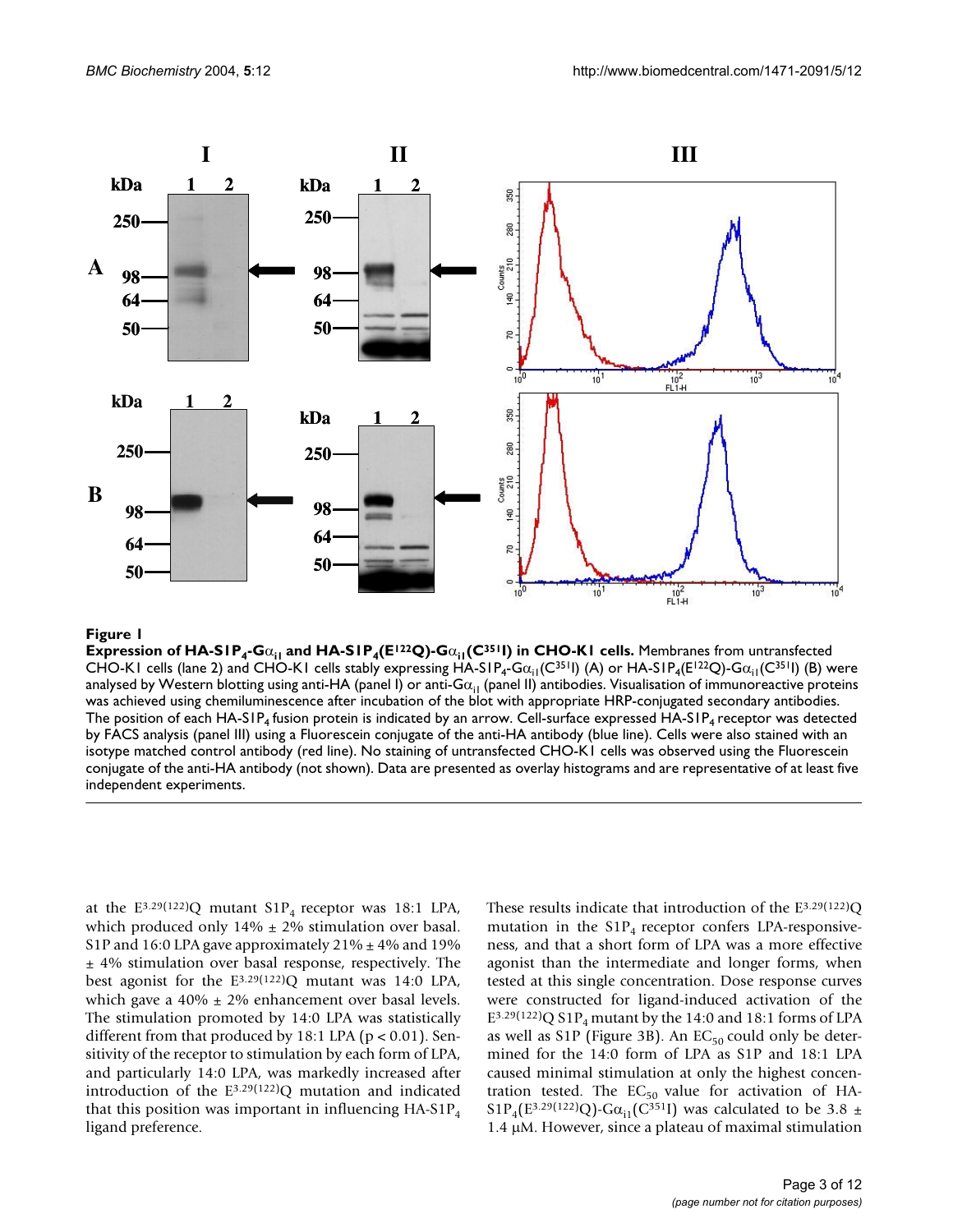<span id="page-3-0"></span>

**Sensitivity of HA-S1P4-G**α**i1(C351I) and HA-S1P4(E3.29(122)Q)-G**α**i1(C351I) to S1P in [35S]GTP**γ**S binding assay.** A. Membranes from CHO-K1 cells transfected with HA-S1P<sub>4</sub>-Gα<sub>i1</sub>(C<sup>351</sup>I) (filled squares) or HA-S1P<sub>4</sub>(E<sup>3.29(122)</sup>Q)-Gα<sub>i1</sub>(C<sup>351</sup>I) (open *circles*) which had been cultured in the presence of 100 ng/mL pertussis toxin for 24 hours prior to harvest were stimulated with varying concentrations of S1P for 30 minutes at 30°C in the [<sup>35</sup>S]GTP<sub>Y</sub>S binding assay. G $\alpha_i$  G proteins were immunoprecipitated after solubilisation and preclearance with non-immune serum. Data are the mean of three determinations ± SEM from a single experiment, and are representative of three such experiments performed. B. Dose-dependent stimulation of wild-type HA-S1P<sub>4</sub> (filled squares) and HA-S1P<sub>4</sub>-Gα<sub>i1</sub> fusion protein (filled triangles) by S1P measured as described in panel A. These data are representative of three such experiments performed and analysis of mean  $EC_{50}$  values obtained for each protein showed them to be not statistically different.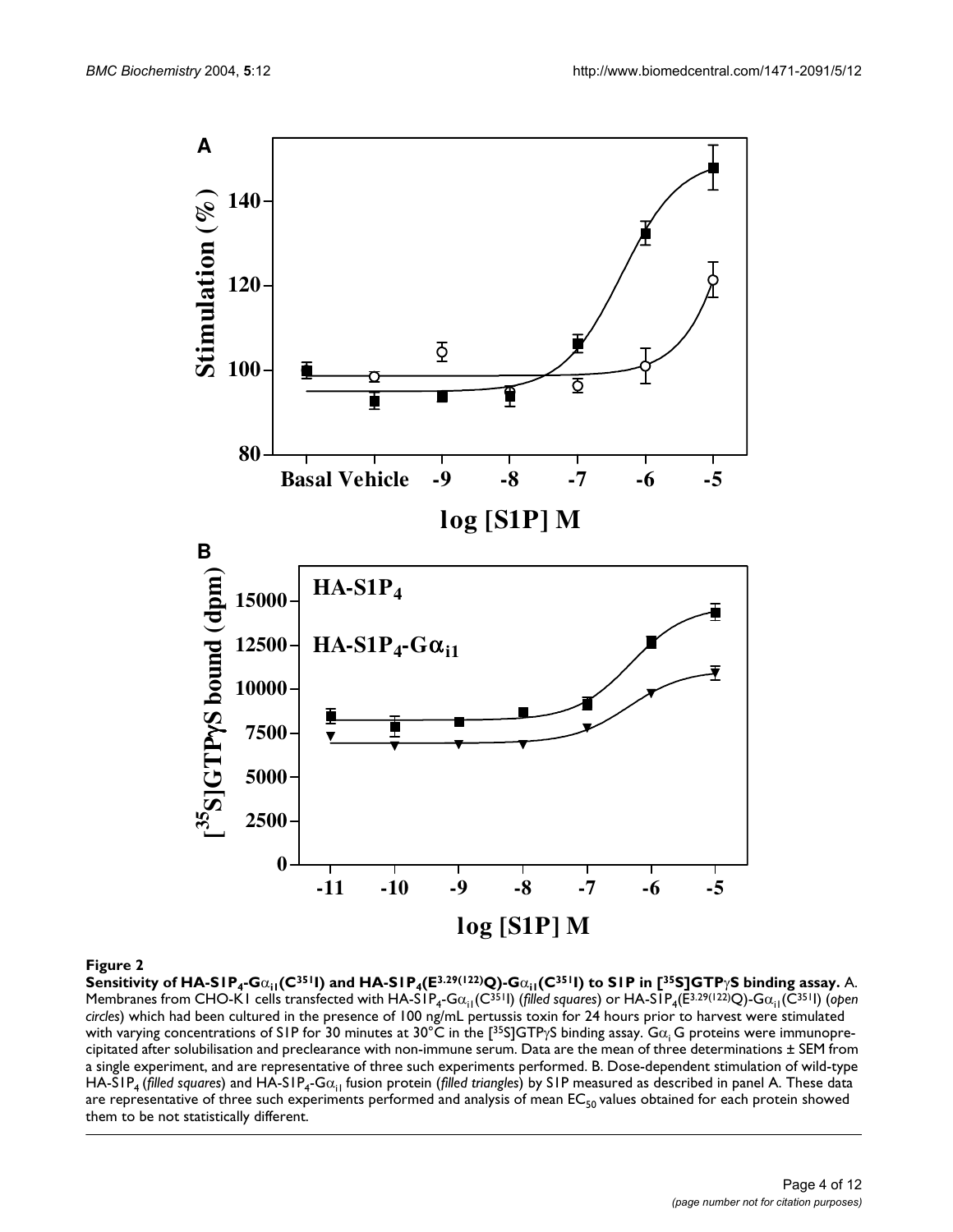

**Ligand 3** S1P4(E122)-Gain(C351I) in E122Q S1234III in E122Q)-Gain(C351I) in E123 **Ligand preference of HA-S1P4(E122Q)-G**α**i1(C351I) in [35S]GTP**γ**S binding assay.** Membranes were stimulated for 30 minutes at 30°C with lysophospholipid ligands in the [<sup>35</sup>S]GTP<sub>Y</sub>S binding assay and G $\alpha_i$  G proteins immunoprecipitated after solubilisation and preclearance with non-immune serum. (A) Membranes from CHO-K1 cells transfected to express HA-S1P<sub>4</sub>- $Ga_{i1}(C^{351})$  or the mutant HA-S1P<sub>4</sub>(E<sup>3.29(122)</sup>Q)-G $a_{i1}(C^{351})$  and incubated with 100 ng/mL pertussis toxin for 24 hours prior to harvest, were left untreated (basal), or treated with vehicle or 10  $\mu$ M concentrations of 18:1 LPA, 16:0 LPA, 14:0 LPA or S1P. Data are the mean of three determinations ± SEM from a single experiment and are representative of three such experiments performed. Statistical significance from the basal responses of each set of membranes tested is denoted by \* (P < 0.05) or \*\* (P < 0.01); ## denotes statistical significance from the response to 18:1 LPA (P < 0.01) for the HA-S1P<sub>4</sub>(E<sup>3.29(122)</sup>Q)-G $\alpha_{i1}$ (C<sup>351</sup>I)transfected membranes. (B) Membranes from CHO-K1 cells transfected to express  $HA-SIP_4(E^{122}Q)$ -G $\alpha_{i1}(C^{351})$  and incubated with 100 ng/mL pertussis toxin for 24 hours prior to harvest, were stimulated with various concentrations of S1P (*crosses*), 18:1 LPA (*open circles*) or 14:0 LPA (*filled triangles*). Data are the mean of three determinations ± SEM and are representative of three such determinations performed.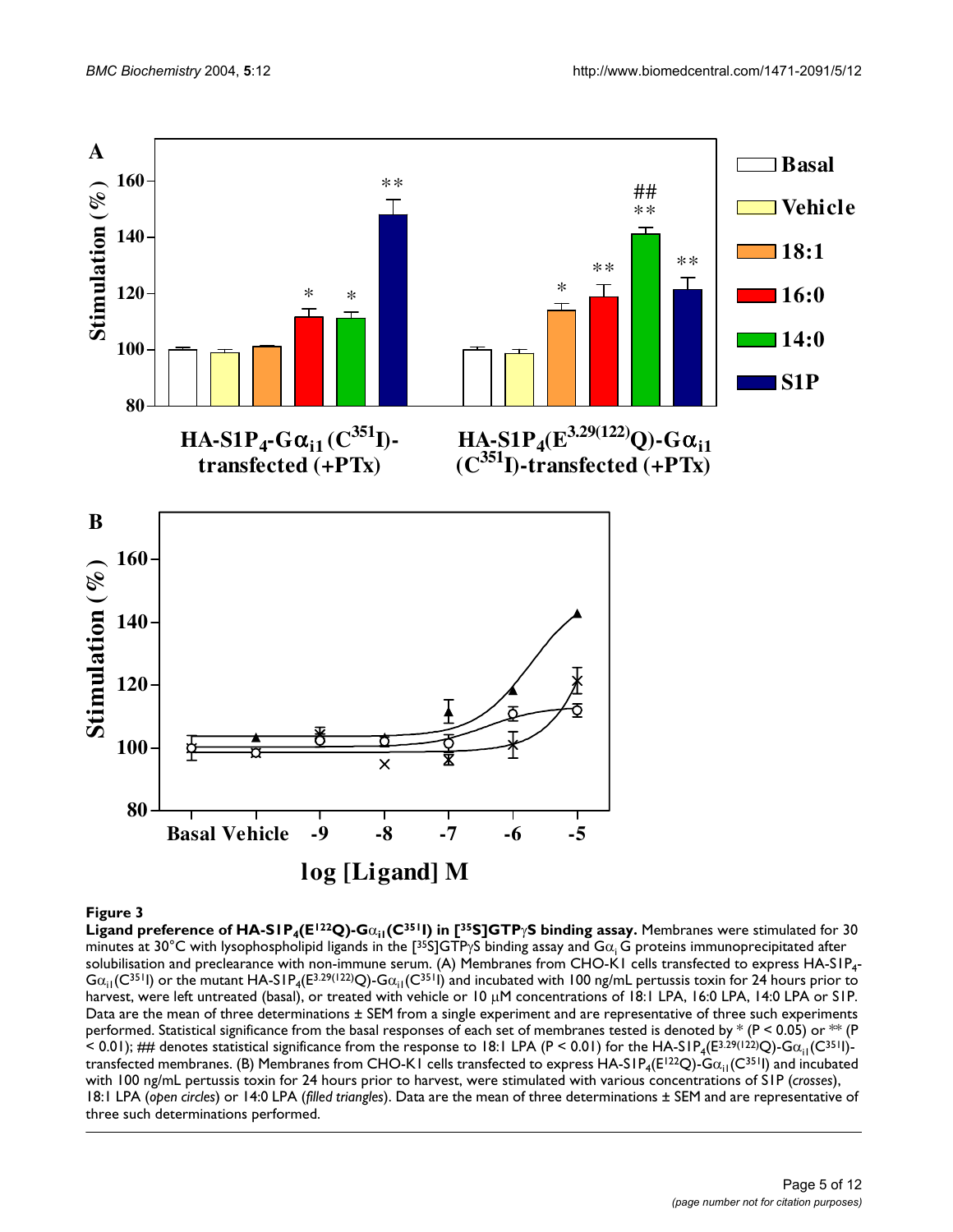was not achieved, interpretation of this  $EC_{50}$  value needs caution. This result clearly showed that 14:0 LPA was a weak agonist of HA-S1P<sub>4</sub>(E3.29(122)Q)-G $\alpha_{i1}$ (C351I) and hence confirmed the involvement of residue 122 in  $\text{S1P}_4$ ligand preference. Similar results were obtained using a second CHO-K1 clone expressing this fusion protein (not shown).

Computational modelling of the S1P complex with the wild type  $S1P_4$  receptor identifies the best S1P binding site within the TM with the phosphate group at the extracellular end (Figure [4](#page-6-0)A). Ion pairs appear between the phosphate group of S1P and two cationic amino acids,  $R^{3.28(121)}$  and  $K^{5.38(202)}$ . An additional ion pair occurs between the cationic ammonium of S1P and E3.29(122). Hydrophobic residues from TM2, TM3, TM5 and TM6 line the binding pocket and surround the alkyl chain of S1P.

The best complex of 14:0 LPA in the  $E^{3.29(122)}Q S1P_4$ mutant receptor model has striking similarity to the best complex of S1P in the wild type  $S1P_4$  receptor model (Figure [4B](#page-6-0)). Both models demonstrate ion pairing between the phosphate group and two cationic amino acids, R3.28(121) and K5.38(202). Each ligand interacts with the amino acid at position 3.29(122), S1P by an ion pair with the carboxylate of the wild type glutamate and 14:0 LPA by a hydrogen bond with the mutated glutamine. Multiple hydrophobic residues surround the nonpolar tails of the lipid ligands. The superimposition of the two complexes (Figure [4B](#page-6-0)) also demonstrates that the ligands occupy almost identical volumes. Common interactions and overlap volumes are qualitatively consistent with the experimental findings that these ligands give similar 48% and 40% maximal stimulation over basal for S1P at the wild type and 14:0 LPA at the mutant receptor, respectively.

In contrast to the complexes of 14:0 LPA with  $E^{3.29(122)}Q$  $S1P_4$  and S1P with wild type  $S1P_4$ , the remaining complexes show much less common volume (Figure [4C](#page-6-0)). Most complexes exhibit the phosphate interactions described for 14:0 LPA with  $E^{3.29(122)}Q S1P_4$  and S1P with wild type  $\text{S1P}_4$ . Of particular interest is the observation that the best complexes generated by Autodock for the 18:1 LPA species with wild type  $S1P_4$  has a very high positive van der Waals interaction energy, > 3000 kcal/mol, compared to values well under 200 kcal/mol for every other complex studied. In the best complexes found for 16:0 LPA and 18:1 LPA in both constructs, the terminal six to eight carbons of the hydrophobic tails fold into Lshaped conformations quite different from the extended conformations observed in the S1P complex with wild type  $S1P_4$  or the 14:0 LPA complex with the  $E^{3.29(122)}Q$  $S1P_4$  mutant. The terminal carbons in several complexes curl out of the receptor between TM5 and TM6 (Figure

[4](#page-6-0)C) due to the restricted length of the binding pocket. These results suggest that the complete lack of  $S1P_4$  activation in response to 18:1 LPA is likely due to failure to form a complex. The strongest complexes formed, S1P with wild type  $\text{S1P}_4$  and 14:0 LPA with the  $\text{E}^{3.29(122)}\text{Q } \text{S1P}_4$ mutant, have complementary interactions with the residue at position 3.29(122). These strong complexes give the most robust activation. Weak complexes are formed for other combinations due to mismatched interactions with position 3.29(122) or excessive length of the hydrophobic tail. The presence of hydrophobic tails of 16:0 or 18:1 LPA between transmembrane domains may additionally impair the conformational change necessary for full agonist responses.

# **Discussion**

Parental CHO-K1 cells respond to LPA in functional assays, reflecting expression of endogenous  $LPA<sub>1</sub>$  (G. Holdsworth, *et al*., manuscript in preparation). For this reason, fusion proteins between wild type or mutant HA-S1P<sub>4</sub> and the pertussis toxin-insensitive  $Ga_{i1}(C^{351})$  G protein were used in these studies. Expression of these proteins in CHO-K1 cells followed by treatment with pertussis toxin prior to harvest allowed elimination of any signal due to stimulation of endogenous LPA receptors. McAllister *et al*. [11] (.(adopted a similar approach for studies of the  $LPA<sub>1</sub>$  receptor.

We examined the role of residue E3.29(122) in controlling  $S1P_4$  ligand selectivity using functional and computational methods. This residue, which is conserved throughout the S1P receptors, has been shown to control ligand specificity for the related  $S1P_1$  receptor [7]. Introduction of the E3.29(122)Q mutation severely affected the response of  $S1P_4$  to  $S1P$ : in dose-response experiments  $S1P$  caused minimal stimulation at only the highest concentration of ligand used. This is in agreement with published observations for activation of the equivalent  $S1P_1$  mutant [7]. 14:0 LPA was able to induce dose-dependent stimulation of  $S1P_4(E^{3.29(122)}Q)$  with an EC<sub>50</sub> of approximately 3.8 µM but only promoted minimal stimulation of the wild type  $S1P<sub>4</sub>$  receptor. The modelled complexes of 14:0 LPA with E<sup>3.29(122)</sup>Q S1P<sub>4</sub> and S1P with wild type S1P<sub>4</sub> demonstrate nearly identical volumes occupied by the two ligands and very similar interactions between these ligands and their respective receptors. Of particular importance are amino acid residues at positions  $3.28(121)$ ,  $3.29(122)$  and 5.38(202), which either ion pair with the phosphate or interact with the 2-amino or 2-hydroxyl group in S1P and 14:0 LPA, respectively. The importance of interactions with amino acids at positions 3.28 and 3.29 has been previously noted for the  $S1P_1$  [6,7] and LPA<sub>1,2,3</sub> [7,12] receptors.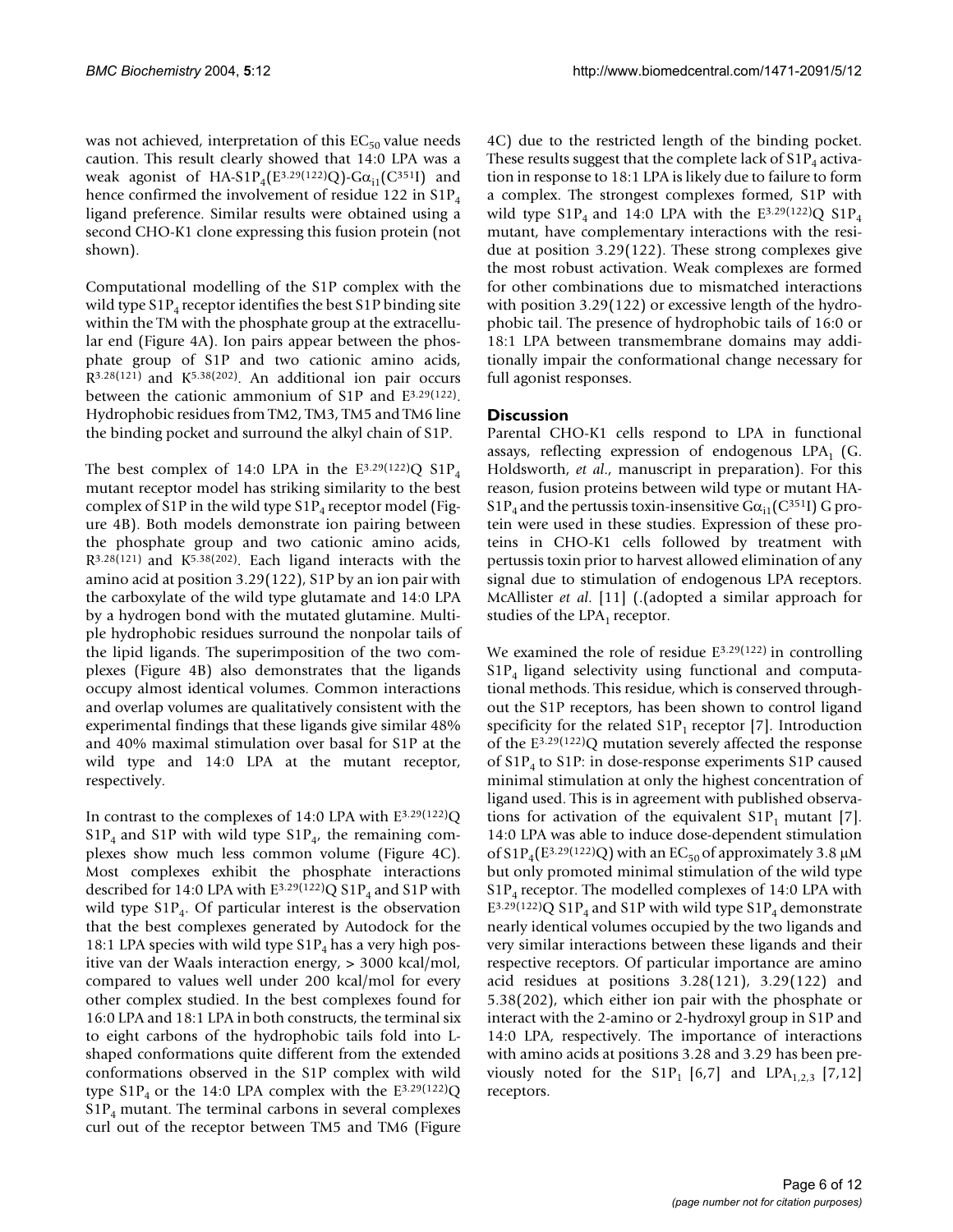<span id="page-6-0"></span>

**Computational models of wild type S1P4 and its E3.29(122)Q mutant with S1P and LPA species.** Computational models of the complexes between the wild type SIP<sub>4</sub> or its  $E^{3.29(122)}Q$  mutant with SIP or various LPA species generated by Autodock 3.0 and minimised using the MMFF94 forcefield in the MOE program. Complexes in each panel are shown from the same viewpoint with the extracellular end of the receptors oriented to the top of the figure. Standard element color codes are used with grey, white red, blue and magenta representing carbon, hydrogen, oxygen, nitrogen and phosphorous. Ribbons are shaded from red at the amino-terminus to blue at the carboxy-terminus. (A) Model of the complex between S1P (spacefilling) and the wild type S1P<sub>4</sub> receptor. Residues in the receptor involved in ion pairs with S1P are shown as stick models and labelled. (B) Superimposition of the wild type SIP<sub>4</sub> complex with SIP (orange) and the  $E^{3.29(122)}Q$  SIP<sub>4</sub> mutant complex with 14:0 LPA (green). For clarity, the only position at which the modelled amino acid position is shown for both receptor models is 3.29(122). Other residues had very similar optimised positions in the two model structures. (C) Superimposition of wild type S1P4 complexes with 18:1 LPA (cyan), 16:0 LPA (yellow) and 14:0 LPA (green) on E3.29(122)Q mutant complexes with 18:1 LPA (blue-green), 16:0 LPA (gold) and S1P (orange). For clarity, the only position at which modelled amino acid position is shown for both the wild type and mutant receptor models is 3.29(122). Other residues had very similar optimised positions in all model structures. (D) Space-filling models which represent the minimised extended conformation of each structure were constructed using SYBYL 6.9 software (Tripos Inc., St. Louis, MO., U.S.A.). The distance between phosphorus and terminal carbon atoms was predicted for each structure listed from top to bottom: 18:1 LPA, 27.0 Å; 16:0 LPA, 26.7 Å; 14:0 LPA, 24.2 Å; S1P, 24.0 Å.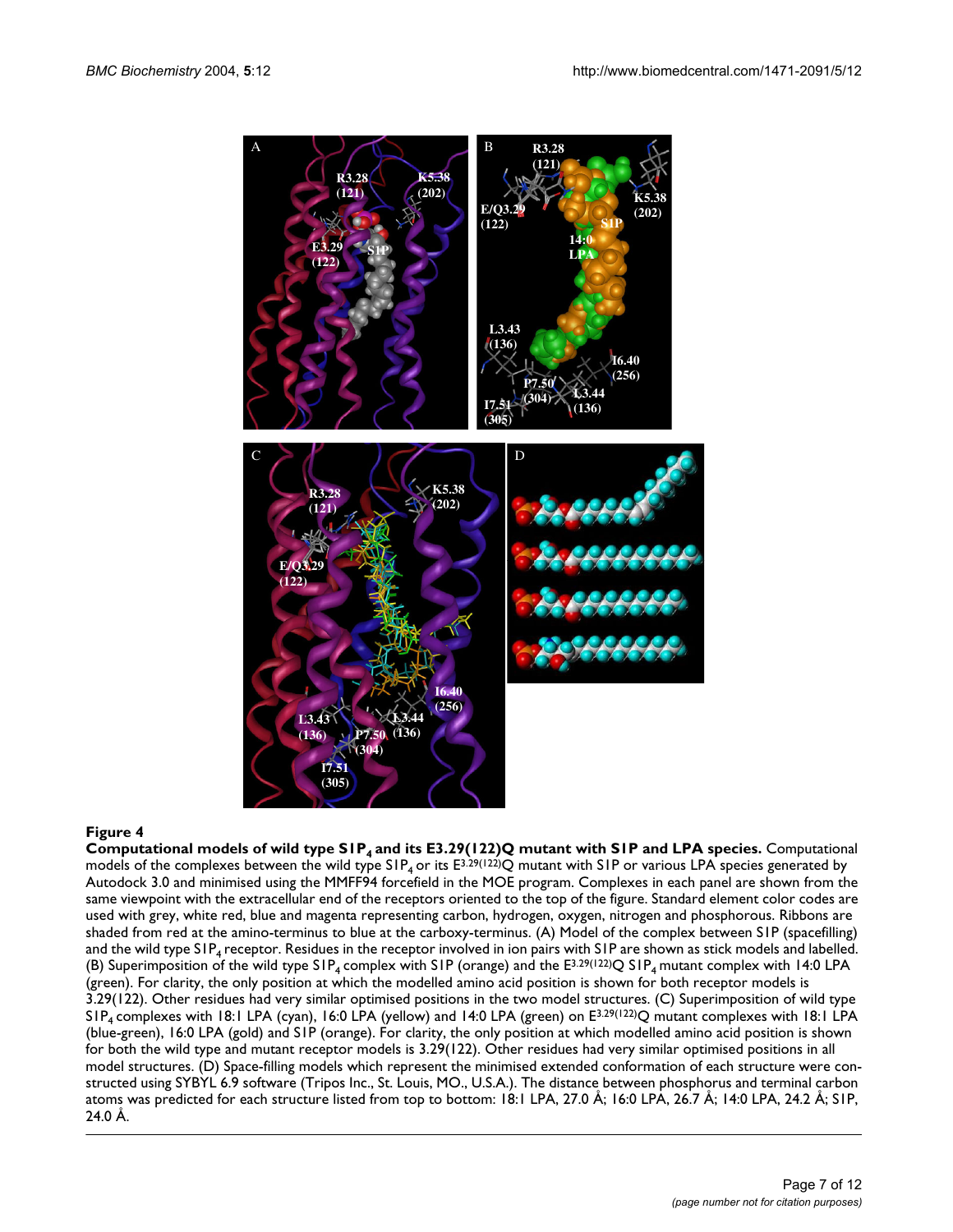

**Constitutive activity of HA-S1P44 and HA-S1P4-Gain(C351 and HA-S1P4-Gain(C351 and HA-S1P4-Gain(C351 and HA-S1P4 Constitutive activity of HA-S1P<sub>4</sub> and HA-S1P<sub>4</sub>-Gα<sub>i1</sub>(C<sup>351</sup>I). Comparison of basal, vehicle and stimulated (10 μM S1P)** GTPyS binding for membranes prepared from CHO cells transfected to express HA-SIP<sub>4</sub> or HA-SIP<sub>4</sub> fused to PTx insensitive  $Ga_{i1}$ . Where indicated, cells were treated with 100ng/ml PTx for 24 hours prior to harvesting. PTx treatment of HA-S1P<sub>4</sub>transfected membranes prevented activation by S1P and also caused a dramatic reduction in basal signalling, indicative of constitutive activity. In contrast, when the HA-S1P<sub>4</sub>-G $\alpha_{i1}$  fusion-expressing membranes were treated with PTx, there was only a slight reduction in basal signalling and the receptor still responded to exogenous S1P, indicating that the receptor signalled via the tethered, PTx-insensitive G protein. Basal signalling in PTx-treated HA-S1P<sub>4</sub>-G $\alpha_{i1}$ -expressing membranes exceeded that seen with membranes from untransfected CHO cells.

The  $S1P_4$  receptor exhibits marked constitutive (agonistindependent) activity (Figure 5) which was unaffected by the introduction of the E3.29(122)Q mutation (data not shown). This indicates that the mutation perturbs S1P recognition without affecting the ability of the receptor to spontaneously adopt an active conformation. Similar observations have been reported for the  $\beta_2$ AR, where a mutation in the sixth transmembrane domain abolished agonist activation but not constitutive activity [13].

Unlike S1P, which exists as a single species *in vivo*, the term LPA actually refers to a family of molecules that take the general form 1-*o*-acyl-2-hydroxy-*sn*-glyceryl-3-phosphate. Naturally occurring forms of LPA contain acyl chains of differing lengths, with differing degrees of saturation. Investigations into the effect of the length and degree of saturation of the acyl chain of LPA have been undertaken for the LPA receptors [14,15], but limited SAR information is available for S1P receptors (22). The LPAresponsive  $E^{3.29(122)}Q S1P_4$  mutant facilitates structure activity relationship (SAR) studies due to the greater availability of LPA analogs relative to S1P analogs. Comparison of space-filling models of the structures of S1P and three analogues of LPA (Figure [4](#page-6-0)D) revealed that 14:0 LPA most closely resembled S1P in terms of apparent length. [35S]GTPγS binding assays demonstrated greater agonist activity of 14:0 LPA at the mutant receptor relative to 18:1 or 16:0 LPA. This SAR indicates a length restriction for the  $S1P<sub>4</sub>$  agonist binding site. Model complexes of 16:0 and 18:1 LPA contained alkyl chains that fold at the bottom of the binding pocket, defined by a cluster of hydrophobic amino acids. Three of these differ either in position of sidechain branching or size relative to LPA receptors and the other S1P receptors. Position 2.46, I88 in  $S1P_4$ , is leucine in  $LPA_{1-3}$  and other S1P receptors. Residue I6.40(256) is larger than the valine found in the other four S1P receptors, LPA<sub>1</sub> and LPA<sub>3</sub>. Finally, I7.51(305) corresponds to the smaller valine in  $S1P_2$  and  $S1P_3$  and the much smaller alanine in  $LPA<sub>2</sub>$ . These findings provide a molecular explanation for a similar SAR observed using para-alkyl amide analogs of S1P [9]. SAR obtained with the  $S1P_4$  mutant are in contrast to that shown by LPA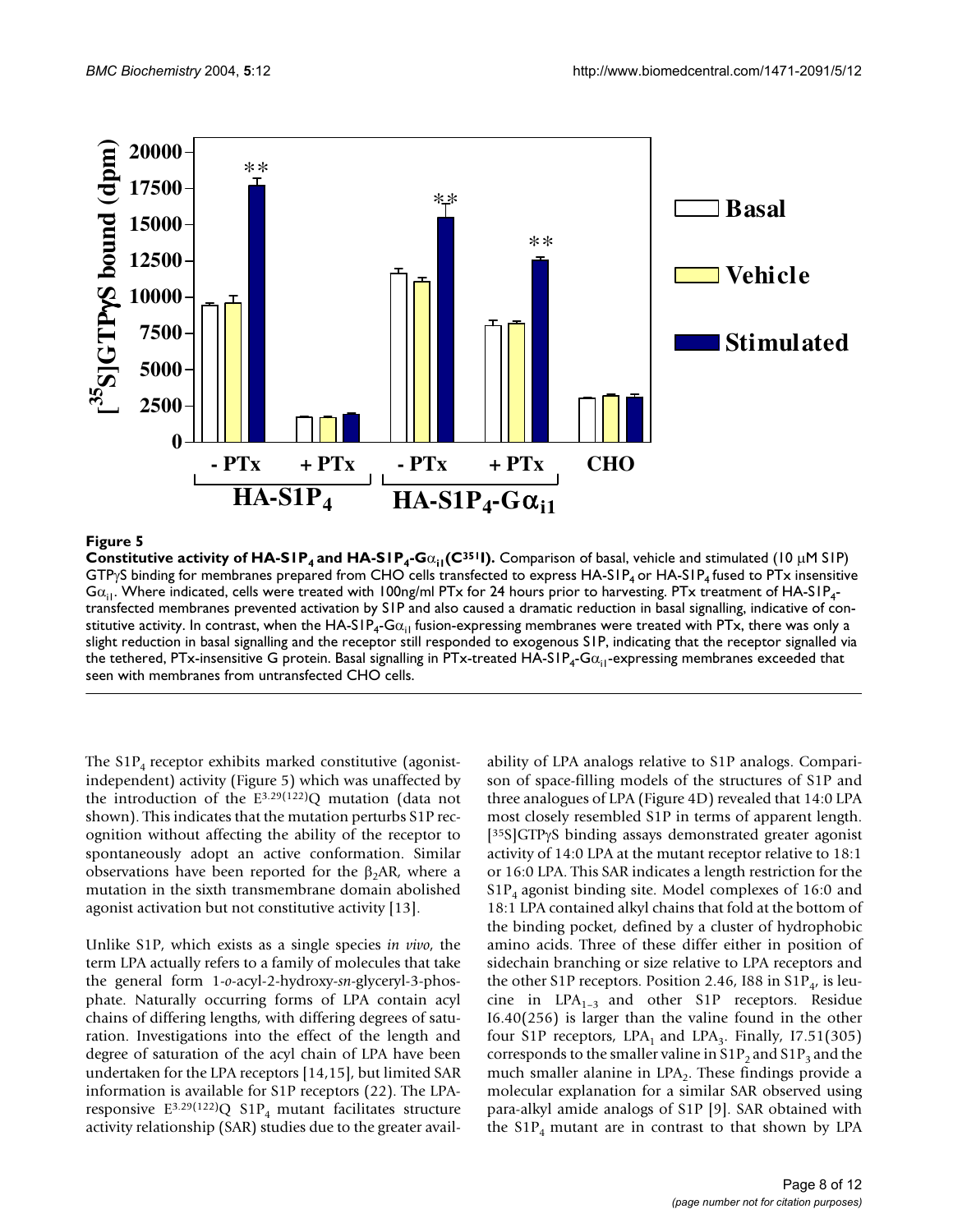receptors, which exhibit the general trend of  $18:1 \ge 16:0$  > 14:0 for potency and maximal stimulation [15].

Since mutation of residue 122 in the  $S1P_4$  receptor from the naturally occurring glutamic acid to glutamine conferred responsiveness to 14:0 LPA and severely affected responses to S1P, our observations support the hypothesis that this conserved residue in the third transmembrane domain of the S1P receptors is involved in ligand recognition. This is in contrast to a recent paper describing models of several GPCRs, including  $S1P<sub>4</sub>$ , which had been generated using novel first principle methods [16]. In this model of  $\text{S1P}_{4}$ , interactions between S1P and residues T7.34(127) and W7.37(291) and E7.30(284) were observed. Interaction of E7.30(284) with the ammonium group of S1P appeared to control ligand selectivity since the other residues appeared to interact with the phosphate group, which is present on both LPA and S1P. It is therefore surprising that none of these residues are conserved throughout the S1P or LPA receptor families. The data presented here support the assertion that glutamic acid residue 3.29 present in the third transmembrane domain of the S1P receptors controls ligand selectivity and suggest that the S1P4 model described by Vaidehi *et al*. [16] is inaccurate.

The current study provides new information for the development of more selective S1P receptor agonists. In particular, an S1P analog with its hydrophobic chain extended by either 2 or 4 carbons would be a very poor agonist of the  $S1P<sub>4</sub>$  receptor. On the other hand, the activation of the  $S1P_1-E^{3.29(121)}Q$  mutant by 18:1 LPA [7] indicates that a chain-extended S1P analog should retain agonist activity at the  $S1P_1$  receptor. S1P receptor agonists with differing selectivity profiles will be useful tools to more completely map the physiological and pathophysiological roles of these receptors.

# **Conclusions**

These studies confirm that glutamic acid residue 3.29, present in the third transmembrane domain of the S1P receptors is important for the selective recognition of S1P, versus the closely related lipid, LPA. Mutation of E3.29 to glutamine diminished response to S1P and allowed structure activity studies using the diverse available LPA species. The mutant  $S1P_4$  receptor is stimulated most strongly by LPA 14:0 and is not activated by the longer LPA 18:1, in contrast with a previous report on the analogous  $S1P_1$ receptor mutant that responded to LPA 18:1. Thus the  $S1P<sub>4</sub>$  receptor ligand binding pocket is shorter in length than the  $S1P<sub>1</sub>$  ligand binding pocket.

### **Methods**

### *Residue nomenclature*

Amino acids within the TM of  $S1P_4$  can be assigned index positions to facilitate comparison between receptors with

different numbers of amino acids, as described by Weinstein and coworkers [17]. An index position is in the format x.xx. The first number denotes the TM in which the residue appears. The second number indicates the position of that residue relative to the most highly conserved residue in that TM which is arbitrarily assigned position 50. E3.29, then, indicates the relative position of glutamate 122 in TM3 relative to the highly conserved arginine 143 in the E(D)RY motif which is assigned index position 3.50 [17].

### *Materials*

Materials for tissue culture were supplied by Invitrogen Ltd. (Paisley, Scotland, U.K.). Foetal bovine serum was obtained from Helena Biosciences Ltd., (Sunderland, U.K.) or PAA Labs GmbH., (Linz, Austria). Pertussis toxin was purchased from CN Biosciences Ltd., (Nottingham, U.K.). Lysophosphatidic acid (18:1, 16:0 and 14:0) and S1P were from Avanti Polar Lipids Inc., (Alabaster, AL., U.S.A.). The SG1 antiserum was produced previously [18]. All other chemicals were from Sigma Aldrich Company Ltd., (Gillingham, Dorset, U.K.) or BDH Ltd., (Poole, Dorset, U.K.) unless stated otherwise.

### *Construction of receptor expression plasmids*

The  $S1P_4$  coding sequence was cloned from a human PBMC cDNA library using the sense primer 5'-GAGA-GA**GCGGCCGC**CACCATGTATCCATATGATGTTCCA-GATTATGCTAACGCCACGGGGACCCCGGTG-3', which contains a *Not*I restriction site (bold) and the haemagglutinin HA epitope tag (YPYDVPVYA, underlined) immediately after the initiator methionine, and the antisense primer 5'-GAGAGA**GAATTC**GGCGATGCTCCGCACGCT-GGAGATG-3', which contains an *Eco*RI restriction site (bold) and changes the  $S1P_4$  stop codon to alanine (underlined). A C<sup>351</sup>I mutant of the G $\alpha_{i1}$  G protein (previously produced, [19]) was amplified using PCR with the sense cloning primer 5'-GAGAGA**GAATTC**GCCA CCAT-GGGCTGCACACTGAGCG-3', which contains the *Eco*RI restriction site (bold), and the antisense cloning primer 5'-GAGAGA**GGATCC**TTAGAAGAGACCGATGTCTTTTA G-3', which contains a *Bam*HI restriction site (bold). After digestion of each PCR product with the appropriate restriction enzymes, fragments were ligated into the pIRE-Spuro mammalian expression vector (Invitrogen Ltd.) to generate an in-frame fusion between  $HA-S1P_4$  and  $Ga_{i1}(C^{351}I).$ 

The E<sup>3.29(122)</sup>Q mutation was introduced into the  $S1P_4$ sequence in parallel PCR reactions. Complementary oligonucleotides were designed across the residue which was to be mutated such that each primer contained the necessary base change to mutate residue 122 to glutamine (underlined in each primer): sense mutational primer: 5'- CAGTGGTTCCTACGGCAGGGCCTGCTCTTCAC-3';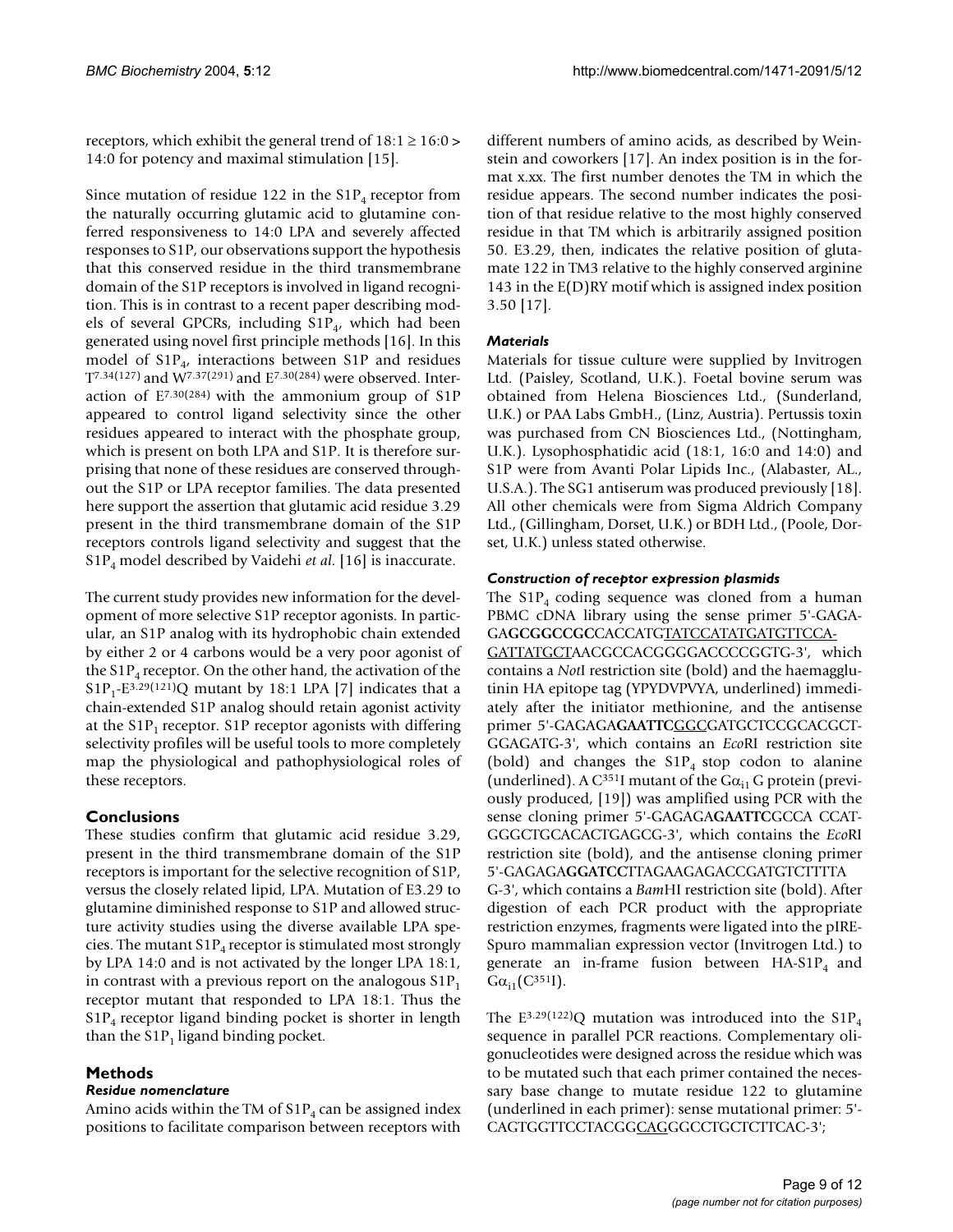antisense mutational primer: 5'-GTGAAGAGCAG-GCCCTGCCGTAGGAACCACTG-3'. Mutational sense or antisense primers were used in parallel PCR reactions with the appropriate antisense or sense cloning primer, with HA-S1P<sub>4</sub> plasmid DNA as template. Equimolar amounts of each purified PCR product were mixed and amplified in a further reaction, using the cloning primers described above. The resultant product was digested with the appropriate restriction enzymes and ligated with the  $Ga_{i1}$ sequence in the pIRESpuro expression vector to generate an in-frame fusion between  $HA-S1P_4(E^{3.29(122)}Q)$  and  $Ga_{i1}(C^{351}I).$ 

#### *Cell culture and transfection*

CHO-K1 cells were maintained at  $37^{\circ}$ C with 5% CO<sub>2</sub> in Dulbecco's modified Eagle's medium (DMEM), supplemented with 10% foetal bovine serum (FBS), 2 mM Lglutamine and non-essential amino acids. Sub-confluent cell monolayers were stably transfected to express either HA-S1P<sub>4</sub>-G $\alpha_{i1}$ (C<sup>351</sup>I) or HA-S1P<sub>4</sub>(E<sup>3.29(122)</sup>Q)-G $\alpha_{i1}$ (C<sup>351</sup>I) fusion proteins using Lipofectamine reagent (Invitrogen). 72 hours post-transfection, cells were seeded in media supplemented with 7.5  $\mu$ g/mL puromycin and the resultant clones examined for expression of cell surface receptor using FACS analysis. Clonal cell lines were expanded in complete DMEM containing 7.5 µg/mL puromycin and were transferred to serum free DMEM approximately 24 hours prior to harvesting. Where indicated, 100 ng/mL pertussis toxin was included in the serum free medium.

It should be noted that we initially expressed  $\text{S1P}_4$  in RH7777 cells, which are unresponsive to S1P and LPA and have been commonly used for studies of Edg family receptors [20]. Unfortunately, our attempts to detect activation of  $S1P_4$  expressed in these cells using a variety of functional assays were unsuccessful. Therefore, we used CHO-K1 cells as an alternative host in these studies; expression of functional  $S1P_4$  in CHO-K1 cells has also been reported by Mandala et al. [21].

### *FACS analysis*

The amino-terminal HA-epitope tag was detected using a fluorescein conjugate of the anti-HA antibody, clone 3F10 (Roche Molecular Biochemicals Ltd., Lewes, U.K.). Cells were harvested non-enzymatically and washed with FACS buffer (PBS containing 3% FBS and 0.1%  $NaN<sub>3</sub>$ ) then stained with the 3F10 antibody (or an isotype matched control) for 40 minutes at 4°C in the dark. After washing with FACS buffer, cells were analysed using a FACScalibur flow cytometer (BD Biosciences, Oxon., U.K.).

### *Preparation of cell membranes*

Cells were harvested non-enzymatically, washed with PBS and resuspended in "assay buffer" (20 mM Hepes, pH 7.4, 3 mM  $MgCl<sub>2</sub>$ , 100 mM NaCl), supplemented with "complete" protease inhibitors (Roche Molecular Biochemicals Ltd.). Cells were homogenised in a nitrogen cavitation chamber (500 psi for 15 minutes). Unbroken cells and nuclei were pelleted by centrifugation (500 × *g*, 10 minutes, 4°C) and the supernatant fraction was centrifuged at 45,000 × *g* for 45 minutes at 4°C. Membrane pellets were resuspended in assay buffer, titurated through a fine gauge needle and stored at -80°C until required.

### *Immunoblot analysis*

Samples were resolved by SDS-Page on 4–20% Tris-Glycine gels (Invitrogen) and were transferred to Immobilon-P membrane (Millipore Ltd., Herts., U.K.). The membrane was blocked using 2.5% Marvel in PBS before incubating with primary antibodies which had been diluted in PBS/ 0.1% Tween-20 containing 1% Marvel. The high affinity rat anti-HA antibody was diluted 1 in 500; the anti- $G_{\alpha i1}$ antibody (Autogen Bioclear Ltd., Wilts., U.K.) was diluted 1 in 1000. Immunoreactivity was detected using an appropriate horseradish peroxidase-conjugated secondary antibody, diluted 1 in 10,000 in PBS/0.1% Tween-20 containing 1% Marvel, followed by detection using Super-Signal reagents (Perbio Science Ltd., Cheshire, U.K.).

### *[35S]GTP*γ*S binding assay*

[35S]GTPγS binding experiments were performed essentially as described previously [22]. Briefly, membranes were incubated with or without the indicated ligand for 30 minutes at 30°C in assay buffer containing [35S]GTPγS (100 nCi/point), saponin (20  $\mu$ g/point) and 0.1  $\mu$ M GDP. 18:1 LPA was prepared as a 2 mM DMSO stock whilst 16:0 and 14:0 LPA were prepared as 2 mM stock solutions in 1:1 ethanol:water per supplier recommendation due to their poor solubility in DMSO. S1P had previously been dispensed as thin film aliquots (dissolved in MeOH and the solvent evaporated under nitrogen) in brown glass vials and stored at -70°C prior to use. Lipids (S1P or LPA forms) were diluted in assay buffer containing 1% fatty acid free BSA, such that the final concentration of BSA in the assay was 0.1%. Following incubation, membrane protein was solubilised with 1.25% NP-40 and 0.4% SDS and after pre-clearance using non-immune serum,  $Ga_{i1/2}$ subunits were immunoprecipitated with SG1 antiserum, used at a dilution of 1 in 200. Non-specific binding was determined by the addition of 100 µM GTPγS. Bound radioactivity was measured using liquid scintillation counting.

### *Experimental data analysis*

Numerical data are expressed as means ± standard error, shown as error bars in the appropriate figures. Statistical comparisons were made using one-way ANOVA with Dunnett's multiple comparison post test.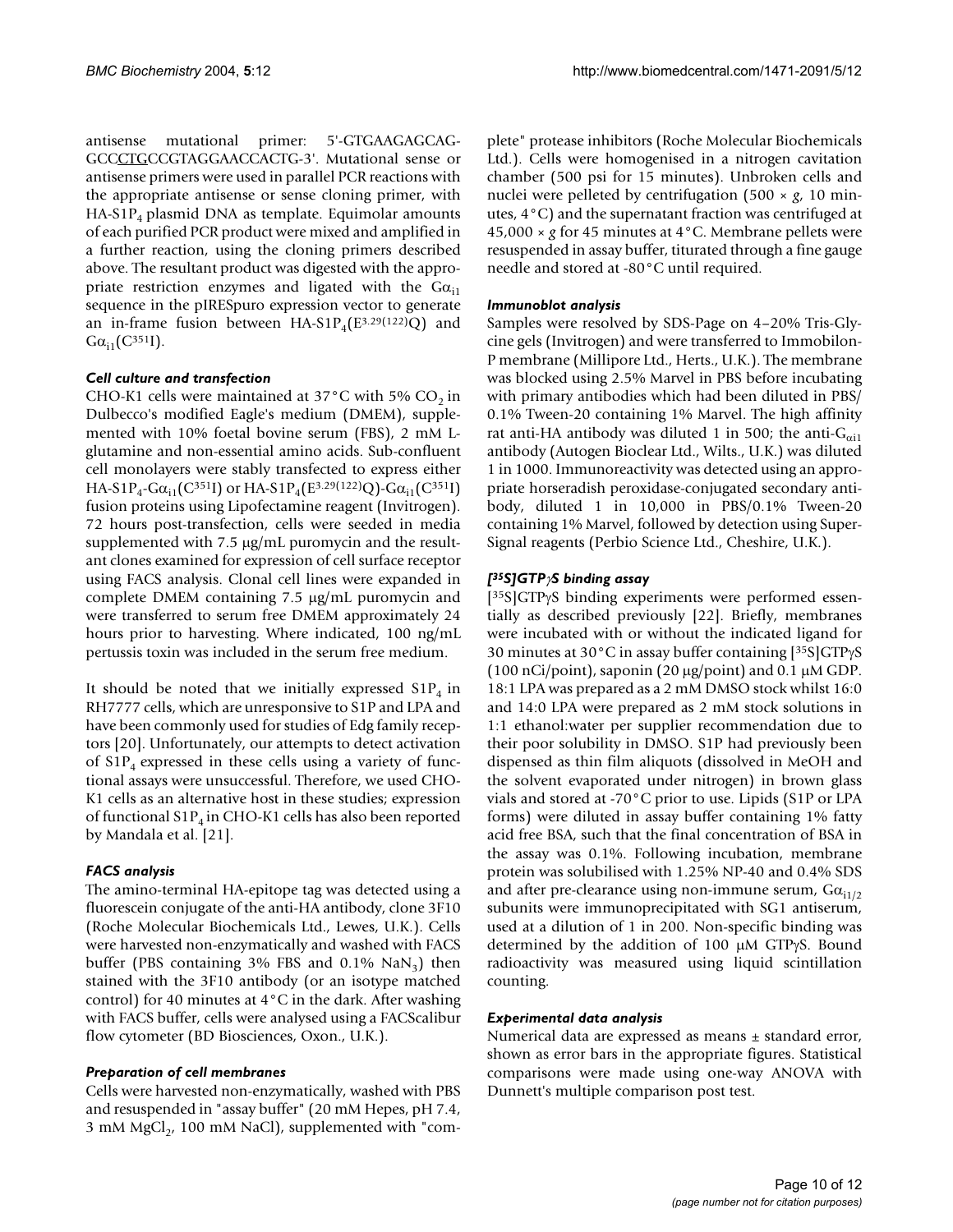### *Receptor model development*

A model of human  $S1P_4$  (GenBank™ accession number AAP84350) was developed by homology to the experimentally-validated model of  $S1P_1$  [23]. Alignment of the S1P receptor sequences was performed using the MOE software package (version 2003. 01 ed. Chemical Computing Group, Montreal, Canada). The alignment was optimised by the manual removal of gaps within the TM, and alignment in the region of TM5 was shifted one position to correctly orient K5.38(202) toward the interior of the helical bundle (Pham, *et al*., unpublished data). A preliminary model was generated by homology modelling using default parameters and subsequently manually refined to optimise interhelical hydrogen bonding. Cisamide bonds present in the loop regions were converted to the trans conformation by manual rotation followed by the minimisation of two residues on either side of the amide linkage to a root mean square (RMS) gradient of 0.1 kcal/mol·Å using the MMFF94 forcefield [24]. After these manual refinements, the receptor model was optimised using the MMFF94 forcefield to an RMS gradient of 0.1 kcal/mol· $\AA$ .

A model of  $\text{S1P}_4$  with the E<sup>3.29(122)</sup>Q mutation was developed by performing the appropriate mutation in MOE, and saturating the residue with hydrogen atoms. To allow the sidechains of the other residues in the binding pocket to adapt to the presence of the new moiety, the backbone atoms of the receptor were fixed and the receptor was optimised to an RMS gradient of 0.1 kcal/mol $\cdot$ Å using the MMFF94 forcefield [24].

### *Ligand model development*

Computational models of the naturally-occurring stereoisomers of 14:0 LPA, 16:0 LPA, 18:1 LPA, and S1P were built using the MOE software package. The -1 ionization state for the phosphate functionality was chosen for all ligands, and the +1 ionization state was chosen for the amine moiety of S1P. Previous docking studies using the - 2 ionization state for phosphate in related systems yield essentially identical geometries as studies using the -1 ionization state. These ligands were geometry optimised using the MMFF94 force field [24].

### *Docking*

Using the AUTODOCK 3.0 software package [25], 14:0 LPA, 16:0 LPA, 18:1 LPA, and S1P were docked into the  $S1P_4$  wild type and  $S1P_4$  E<sup>3.29(122)</sup>Q mutant receptor models. Each docking box was centered near F3.33(126) with dimensions of 30.75 × 23.25 × 23.25 or 32.25 × 23.25 × 23.25 Å for shorter (S1P and 14:0 LPA) or longer (16:0 and 18:1 LPA) ligands, respectively. At least 20 putative complexes were generated for each receptor:ligand pair using docking parameters at default values with the exception of the number of energy evaluations  $(2.5 \times 10^8)$ , generations (10000) and maximum iterations (3000). Resultant complexes were evaluated based on final docked energy, Van der Waals interaction energies from the MMFF94 forcefield as well as visual analysis. The complexes with the lowest final docked energies and others of interest were geometry optimised using the MMFF94 force field [24], and the lowest energy complex after minimisation was chosen as the final complex structure.

### **Abbreviations**

CHO, Chinese hamster ovary; Edg, endothelial differentiation gene; ERK, extracellularly regulated kinase; FACS, fluorescence activated cell sorter; G protein, guanine nucleotide-binding protein; GPCR, G protein-coupled receptor; HA, haemagglutinin; LPA, lysophosphatidic acid; MAP, mitogen-activated protein kinase; PBMC, peripheral blood mononuclear cell; PTx, pertussis toxin; SIP, sphingosine-1-phosphate; TM, transmembrane domain

### **Authors' contributions**

G Holdsworth performed and interpreted all studies with experimental  $S1P_4$  fusion proteins and drafted the manuscript. D Osborne performed and interpreted docking studies to generate all mutant complexes with all LPA species and S1P and all wild type complexes with LPA species. TC Pham generated the homology model of the human  $S1P_4$  receptor. J Fells performed docking studies of S1P with the wild type  $S1P_4$  receptor. G Hutchinson and G Milligan participated in the design and coordination of the experimental studies with  $S1P_4$  fusion proteins. A Parrill participated in the design and coordination of the modelling studies and edited the manuscript.

### **Acknowledgments**

We gratefully acknowledge the assistance of Jim Turner (Celltech R&D Ltd.) for production of lipid space-filling models and Gabor Tigyi (University of Tennessee Health Sciences Center) for critically reading the manuscript. This work was supported in part by grants from NIH (1 RO1 CA92160-01) and the American Heart Association (awards 0050006N and 0355199B). The Chemical Computing Group generously donated the MOE program.

#### **References**

- 1. Pyne S, Pyne NJ: **[Sphingosine 1-phosphate Signalling and Ter](http://www.ncbi.nlm.nih.gov/entrez/query.fcgi?cmd=Retrieve&db=PubMed&dopt=Abstract&list_uids=10.1016/S1388-1981(02)00146-4)[mination at Lipid Phosphate Receptors](http://www.ncbi.nlm.nih.gov/entrez/query.fcgi?cmd=Retrieve&db=PubMed&dopt=Abstract&list_uids=10.1016/S1388-1981(02)00146-4)[.](http://www.ncbi.nlm.nih.gov/entrez/query.fcgi?cmd=Retrieve&db=PubMed&dopt=Abstract&list_uids=12069819)** *Biochim Biophys Acta* 2002, **1582:**121-131.
- 2. Fukushima N, Ishii I, Contos JJ, Weiner JA, Chun J: **[Lysophospholi](http://www.ncbi.nlm.nih.gov/entrez/query.fcgi?cmd=Retrieve&db=PubMed&dopt=Abstract&list_uids=10.1146/annurev.pharmtox.41.1.507)[pid Receptors](http://www.ncbi.nlm.nih.gov/entrez/query.fcgi?cmd=Retrieve&db=PubMed&dopt=Abstract&list_uids=10.1146/annurev.pharmtox.41.1.507)[.](http://www.ncbi.nlm.nih.gov/entrez/query.fcgi?cmd=Retrieve&db=PubMed&dopt=Abstract&list_uids=11264467)** *Annu Rev Pharmacol Toxicol* 2001, **41:**507-534.
- 3. Spiegel S, Milstien S: **[Sphingosine-1-phosphate: An Enigmatic](http://www.ncbi.nlm.nih.gov/entrez/query.fcgi?cmd=Retrieve&db=PubMed&dopt=Abstract&list_uids=10.1038/nrm1103) [Signalling Lipid](http://www.ncbi.nlm.nih.gov/entrez/query.fcgi?cmd=Retrieve&db=PubMed&dopt=Abstract&list_uids=10.1038/nrm1103)[.](http://www.ncbi.nlm.nih.gov/entrez/query.fcgi?cmd=Retrieve&db=PubMed&dopt=Abstract&list_uids=12728273)** *Nat Rev Mol Cell Biol* 2003, **4:**397-407.
- 4. Hla T: **[Signaling and Biological Actions of Sphingosine 1-phos](http://www.ncbi.nlm.nih.gov/entrez/query.fcgi?cmd=Retrieve&db=PubMed&dopt=Abstract&list_uids=10.1016/S1043-6618(03)00046-X)[phate](http://www.ncbi.nlm.nih.gov/entrez/query.fcgi?cmd=Retrieve&db=PubMed&dopt=Abstract&list_uids=10.1016/S1043-6618(03)00046-X)[.](http://www.ncbi.nlm.nih.gov/entrez/query.fcgi?cmd=Retrieve&db=PubMed&dopt=Abstract&list_uids=12676514)** *Pharmacol Res* 2003, **47:**401-407.
- 5. Chun J, Goetzl EJ, Hla T, Igarashi Y, Lynch KR, Moolenaar W, Pyne S, Tigyi G: **[International Union of Pharmacology. XXXIV. Lys](http://www.ncbi.nlm.nih.gov/entrez/query.fcgi?cmd=Retrieve&db=PubMed&dopt=Abstract&list_uids=10.1124/pr.54.2.265)[ophospholipid Receptor Nomenclature](http://www.ncbi.nlm.nih.gov/entrez/query.fcgi?cmd=Retrieve&db=PubMed&dopt=Abstract&list_uids=10.1124/pr.54.2.265)[.](http://www.ncbi.nlm.nih.gov/entrez/query.fcgi?cmd=Retrieve&db=PubMed&dopt=Abstract&list_uids=12037142)** *Pharmacol Rev* 2002, **54:**265-269.
- 6. Parrill AL, Baker DL, Wang D, Fischer DJ, Bautista DL, van Brocklyn J, Spiegel S, Tigyi G: **Structural Features of EDG1 Receptor-Ligand Complexes Revealed by Computational Modeling and Mutagenesis.** *Lysophospholipids and Eicosanoids in Biology and Patho-*